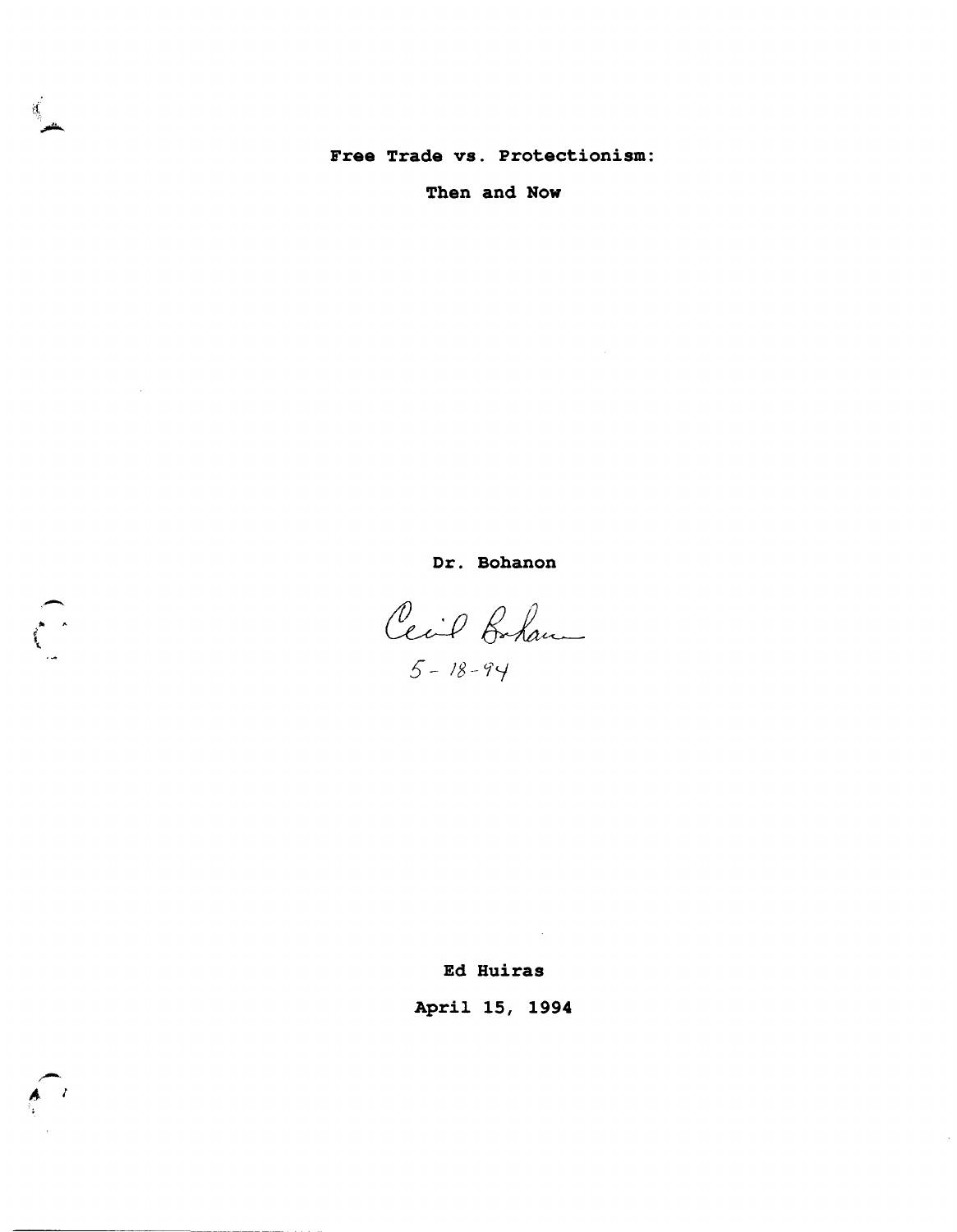$\mathbb{C}$  is  $\frac{1}{\sqrt{2}}$  $\label{eq:2} \frac{1}{2} \sum_{i=1}^n \frac{1}{2} \sum_{j=1}^n \frac{1}{2} \sum_{j=1}^n \frac{1}{2} \sum_{j=1}^n \frac{1}{2} \sum_{j=1}^n \frac{1}{2} \sum_{j=1}^n \frac{1}{2} \sum_{j=1}^n \frac{1}{2} \sum_{j=1}^n \frac{1}{2} \sum_{j=1}^n \frac{1}{2} \sum_{j=1}^n \frac{1}{2} \sum_{j=1}^n \frac{1}{2} \sum_{j=1}^n \frac{1}{2} \sum_{j=1}^n \frac{1}{$ 

 $\mathcal{L}^{(2)}$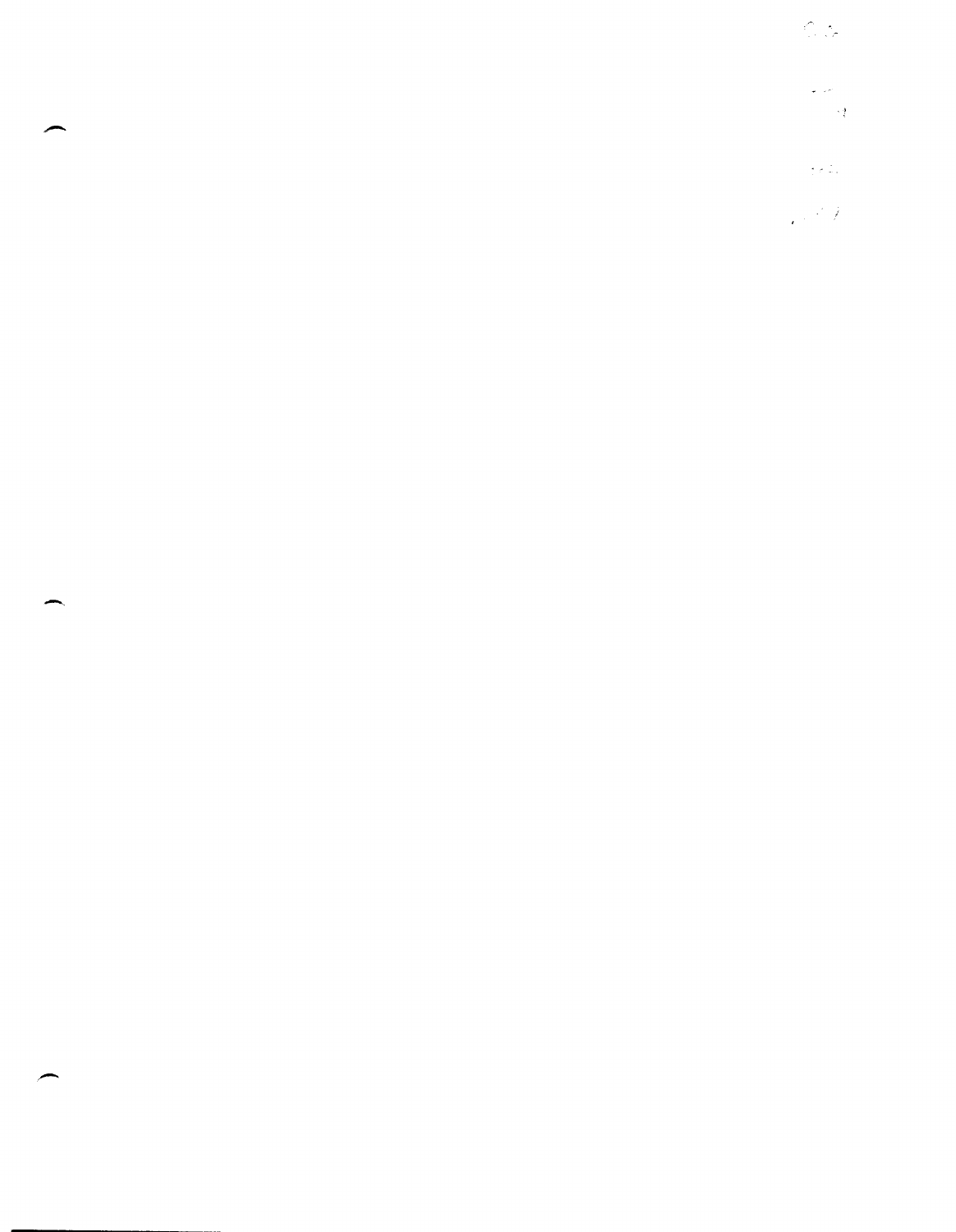## **INTRODUCTION**

NAFTA. GATT. Free trade. Fair trade. Words like these have become commonplace in today's political arena. International trade policies have come to play an increasingly important role to contemporary leaders. Indeed, global expansion of markets seems to be a panacea for many companies, especially after the recent worldwide recession. Companies are aggressively expanding into foreign markets. Not surprisingly, this is placing pressures on existing trade laws as well as encouraging more trade agreements between the United States and other countries.

We have already seen some of this come to pass with the establishment of NAFTA, or the North-American Free Trade Agreement. This recent phenomenon is not limited to the borders of the United States or even to the North-American continent. Other countries are also seeking ways to market their products and services. The EC (European Community) has been and still is trying to establish a European free-trade bloc. Progress has been made on the GATT (General Agreement on Tariffs and Trade) talks as well.

The result of this has profound implications not only for the countries and industries involved, but also for the everyday consumer when he\she goes to the grocery store to buy orange juice. As a result, not everyone is all smiles about the recent flurry of free-trade agreements. Not all is peaches and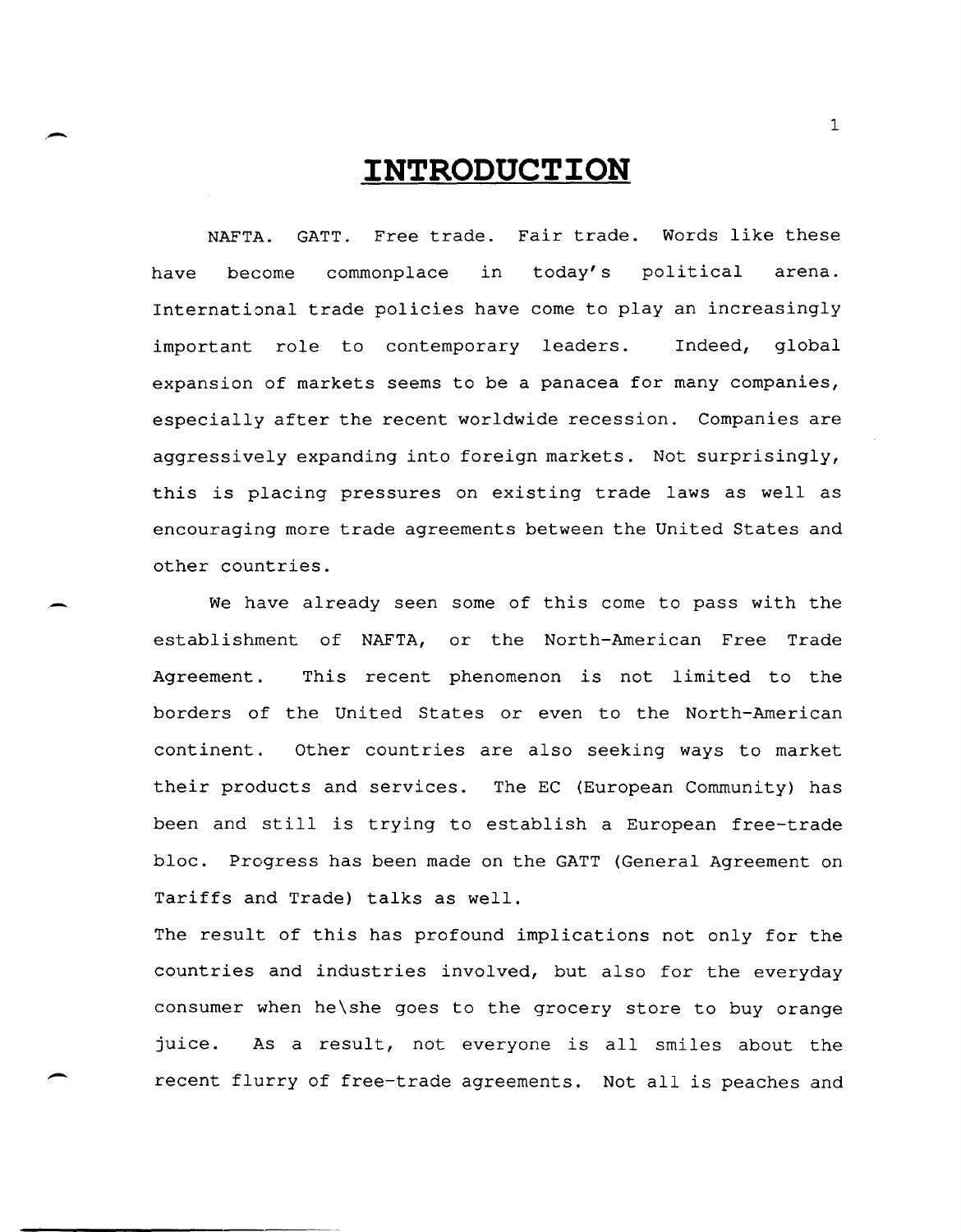cream mostly because not everyone stands to gain when viewed from a narrow perspective.

Theoretical apprehensions abound as well that need to be addressed. For many people, free trade means a headache (headaches are subsidized by the government as there is a 43% tariff on imported aspirin into this country)<sup>1</sup> as images of long unemployment lines get conjured up in peoples' minds. Indeed, it equals more than a headache as fears of a reduced standard of living and economic suffering loom over peoples' lives.

With so much rhetoric abounding on both sides of the free trade controversy, I decided to take a closer look at the issue. I wondered if it had ever before played on the minds of so many people with so much emotion as it now does. The focus of this paper compares the present rhetoric about trade with the turn of the century rhetoric on the topic.

I learned that the issue of free-trade vs. protection is no stranger to this country or to the politicians and scholars of each of the time periods. Indeed, free-trade vs. protectionism has been debated with as much fervor and emotion in the past as it now is. This paper seeks to take a look at some of the arguments presented by both sides then and now.

### **EMOTIONAL RHETORIC THEN AND NOW**

<sup>&</sup>lt;sup>1</sup>Bovard, James. Fair Trade Fraud. St. Martin's Press, New York, New York, 1991, p. 17.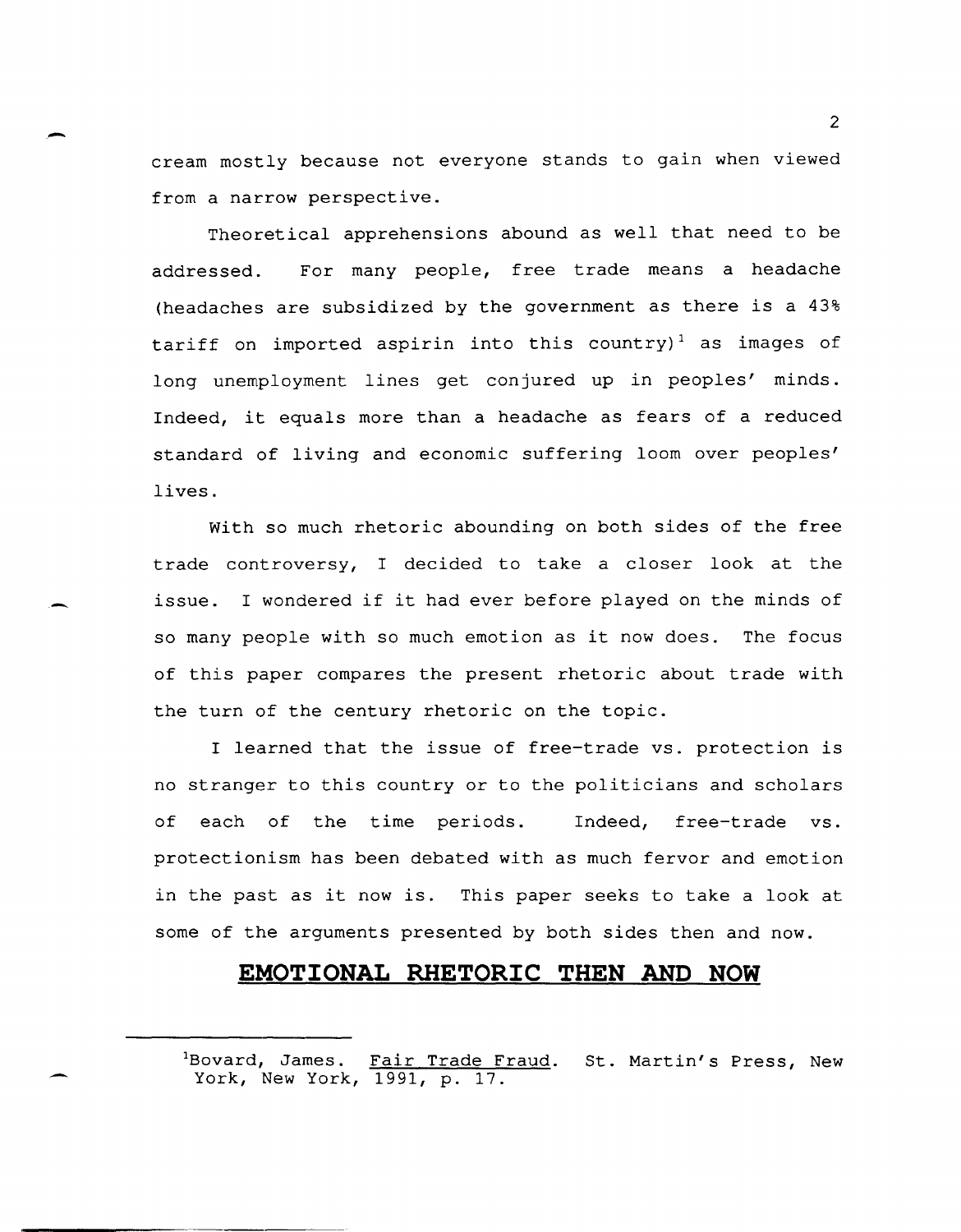To begin with, it is striking to see the degree to which persons in both time periods were emphatic in their feelings and the fervor to which they held their beliefs on the free trade issue. It is not, though, hard to understand why emotional appeals for a position are easy to form; neither is it hard for certain groups (i.e. political parties) to manipulate appeals rooted in emotion, not logic. As already mentioned, the whole idea of free trade warrants fears of lost jobs and a reduced standard of living and lower wages. People hold strong opinions on issues which they perceive directly relate to their occupation and well-being. Often, the discussion moves out of the realm of theory or science and more into peoples' hearts. This plays into the hand of the political parties which are often at the front, espousing reasoning which really does not make much sense.

The appeal to emotion is not new. One author wrote in March of 1894 that it was

" ... not easy to place or keep the tariff issue on a rational basis."<sup>2</sup>

This sentiment was echoed by Frank Taussig, the noted scholar on tariff history in the U.S., when he wrote in 1920:

"It is inevitable, in the popular discussion of economic problems, that arguments of the crudest sort should come to the fore. $113$ 

Surely these are examples of the way it used to be.

-

 $2$ Elliott, p. 294.

<sup>&</sup>lt;sup>3</sup>Taussig, Frank. Free Trade, The Tariff, and Reciprocity. The Macmillan Company, 1920, p. 6.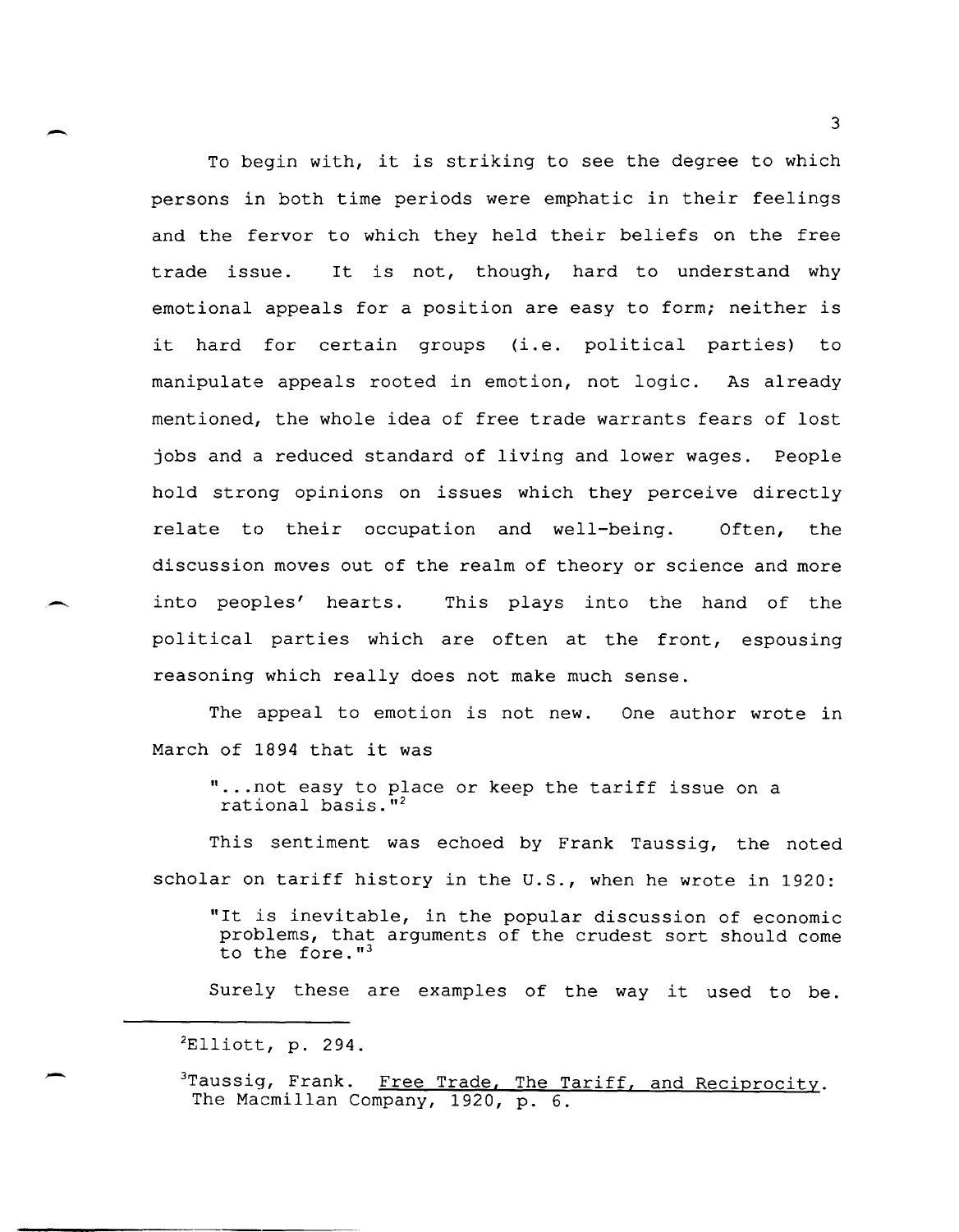Surely society has advanced beyond this--not so. On speaking about NAFTA, one Congressional aide had this to say:

"Business thought it could make an intellectual case and win on the merits, but they were wrong. The emotional argument is more compelling."4

Another article from a separate publication states:

-

-

"The opposition is hellbent on exploiting these fears."<sup>5</sup> Politicians from both time periods knew the benefits of appealing to the emotions of the populace.

As an example, consider the following from William McKinley in November of 1890:

"The whole system of cheap things is a badge of poverty, for cheap merchandise means cheap men, and cheap men mean a cheap country."  $6$ 

Today, and even in 1890, this would seem to appear almost unbelievable that someone would say this, especially a public figure like Mr. McKinley. Apparently Mr. McKinley was a patriot of unprecedented loyalty who bought things at the highest prices. At any rate, this is most certainly an example of an appeal not rooted in logic.

While no one wants to be cheap or to contribute to a cheap country, Professor Sumner (an outspoken economist from

<sup>4</sup>Direct quote from Robert Matsui (D-Calif.), "NAFTA". Business Week. Sept. 13, 1993, p. 28.

<sup>&</sup>lt;sup>5</sup>Harbrecht, Douglas. "NAFTA". Business Week. Sept. 13, 1993, p. 26.

<sup>6</sup>Bishop, J.B. "Republican Explanations". Nation. Nov. 13, 1890, vol. 51, p. 374.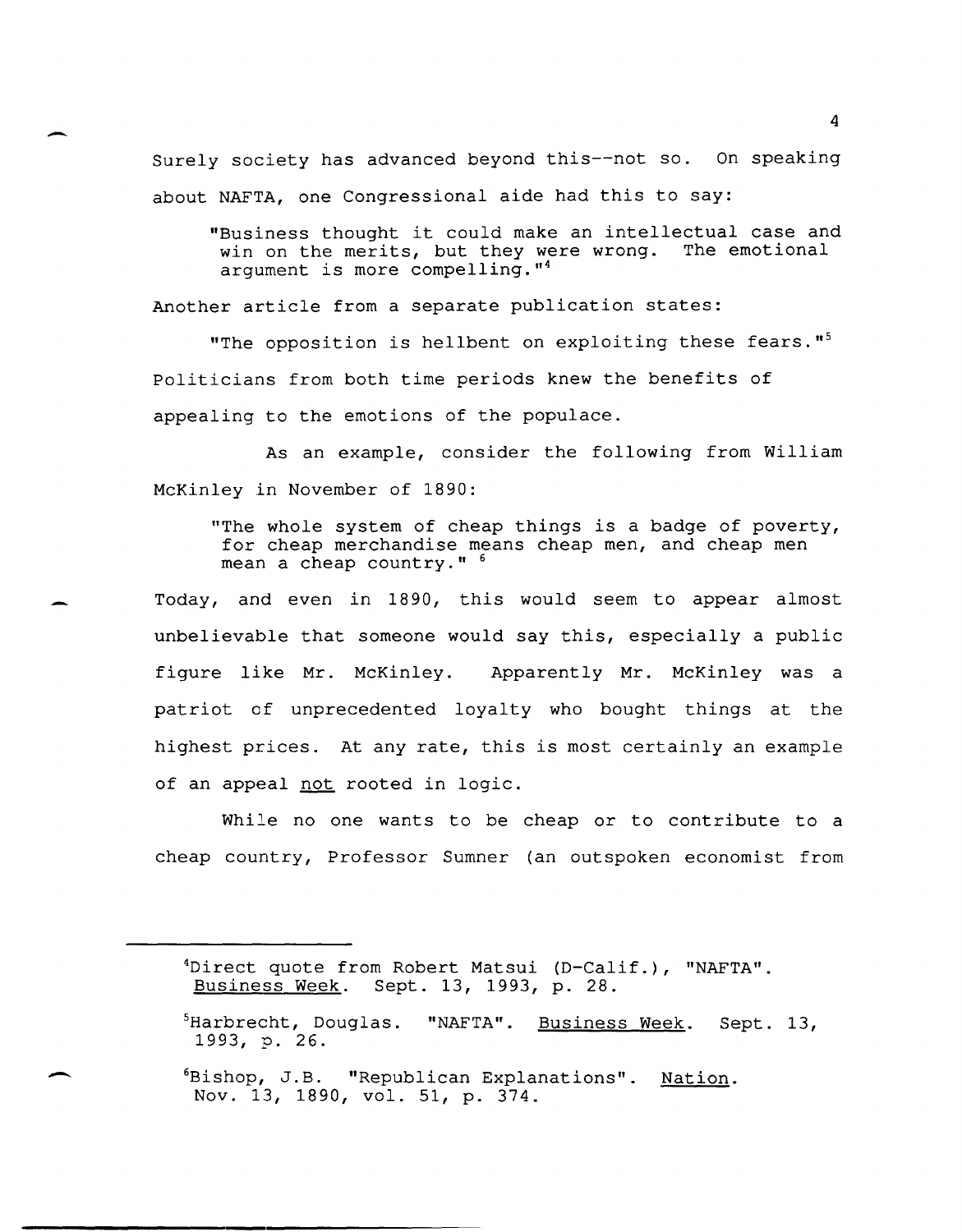Yale University) held protectionism to be immoral.<sup>7</sup> He considered it to be a breach of freedom of sorts against the consumer. Damned if you do, damned if you don't, if you will. Trade was and is a very emotional topic.

#### **TRADE AND POLITICS THEN AND NOW**

As mentioned, political parties often found the emotional appeals to be the most useful. Not surprisingly, they did not pay much attention to holding their arguments up to economic scrutiny. However, before going on, some historical background will prove to be both informative.

It is important to note that the issue of free-trade at around the turn of the century was much more of a partisan<br>debate than a theoretical one. There is, however, an interesting twist. At that time, the Democratic Party was the emphatic supporter of free-trade while the Republicans were typically staunchly protectionists. This is opposite of what one would expect in today's environment. Turn of the century Republicans would be appalled to learn that in a recent article addressing NAFTA, the author states that Republicans have the deepest philosophical bond with it (NAFTA and the idea of freetrade) **and** they had the most to lose should the free-trade accord be defeated.<sup>8</sup>

The Democratic Party couches itself as the party that

 $7$ Walker, F.A., p. 264.

<sup>&</sup>lt;sup>8</sup>Seib, Gerald F. "For the GOP, A NAFTA Test All Its Own".<br>The Wall Street Journal. Nov. 3, 1993, p. A16. The Wall Street Journal.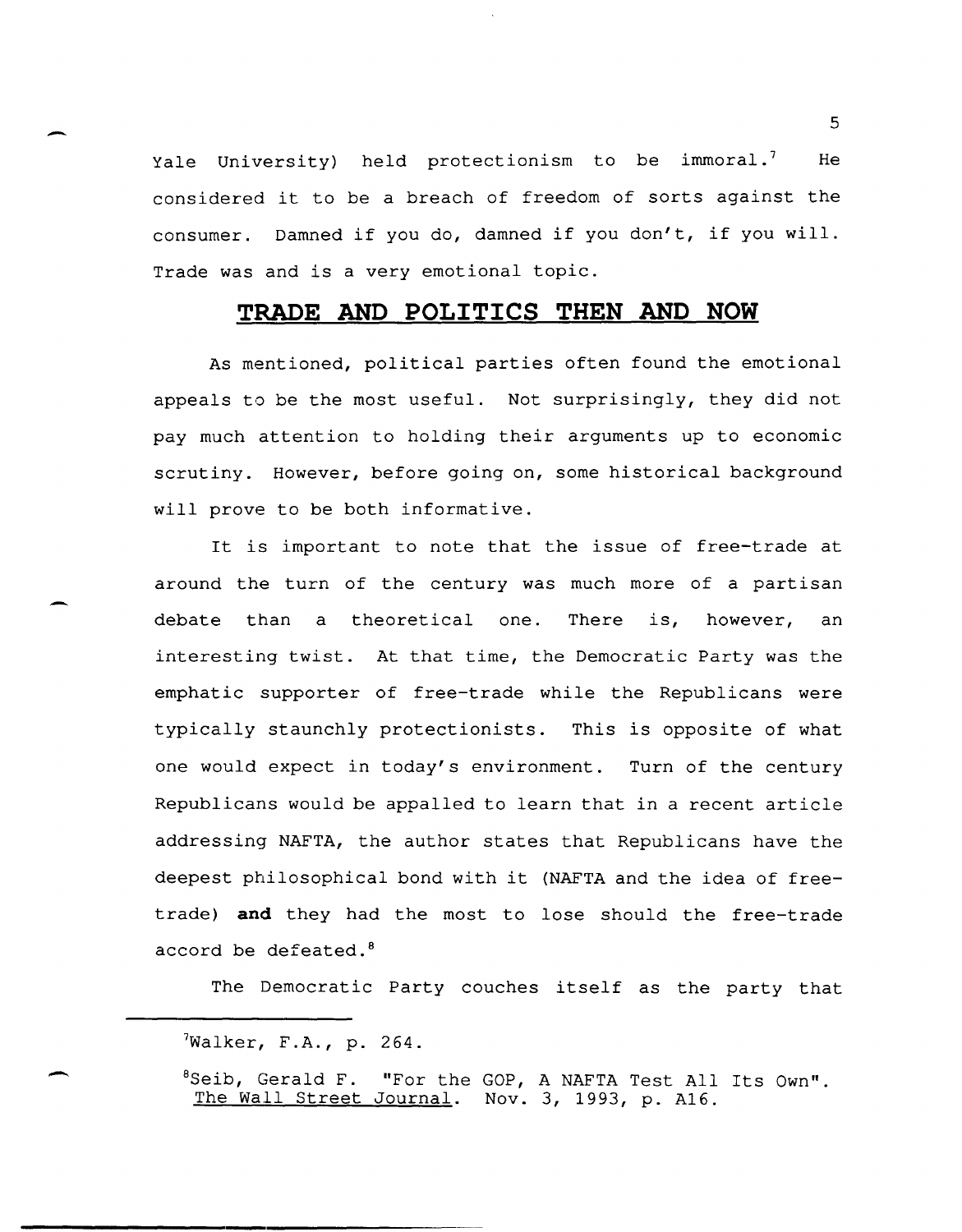represents the "common man". Labor union members are virtually entirely Democrat. Typically, they are resistant to free-trade and favor protectionism in import sensitive industries in an effort to protect their manufacturing jobs.

-

-

Republicans, on the other hand, currently seek to open foreign markets to American goods and services. As such, they are now more likely to support free-trade measures.

#### **ECONOMIC ARGUMENTS THEN AND NOW**

There were those who sought to keep the issue on theoretical grounds, and not succumb to emotional pleas. Economists have generally reached a consensus that a tariff is a good thing when nations exert some monopoly power.<sup>9</sup> If one country produces a large percentage of the world's output, it can advance its welfare by raising its prices and restricting output to achieve artificially high profits. One free trade economist, John Stuart Mill, brought light to this more than one-hundred years ago. The same result could also be achieved by an export restriction from that country.

At the same time, economists are quick to point out that few countries seem to hold this monopoly power. The potential use of retaliatory tariffs by other trading partners make life difficult for the would be monopolist.

Probably the issue most often cited associated with the free trade vs. protection debate is that of wages and jobs.

<sup>9</sup>Bhagwati, Jagdish., p. 539.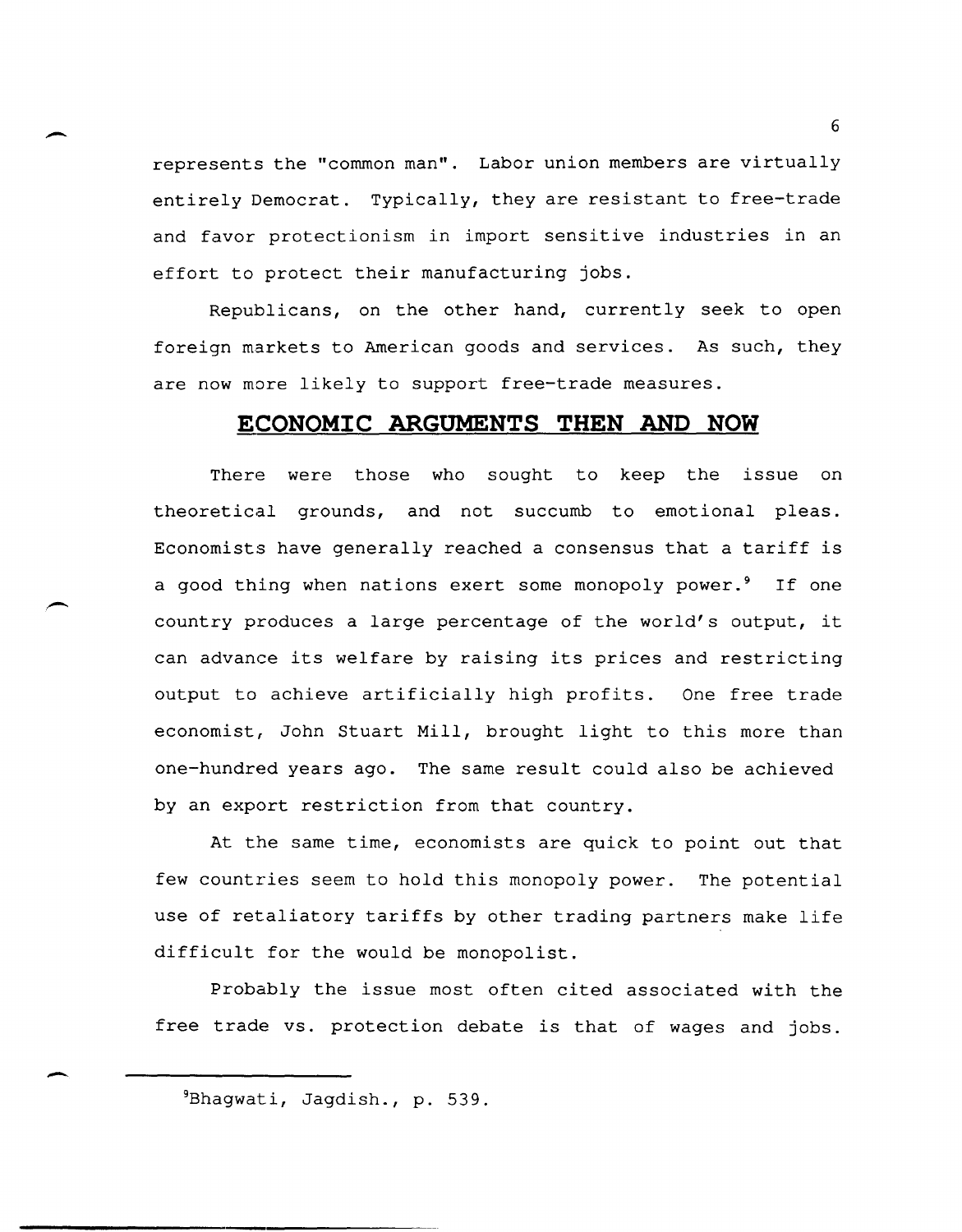Discussions about wages and jobs seem to go alongside with trade policy agreements. This is perhaps where most of the emotional arguments stem. It, however, can be held up to economic scrutiny.

 $\overline{\phantom{a}}$ 

-

-

Nowhere was this argument heard as much as with the recent NAFTA debate. In a 1991 CBS poll cited in the Wall Street Journal, 65% reported that they thought protecting American jobs should be the first priority of American foreign policy, while 67% thought that the U.S. should restrict the importation of foreign goods in order to protect American industry.<sup>10</sup> This is also where Ross Perot made his now infamous giant sucking sound in reference to the mass exodus of jobs he and others believed would ensue as a result of the agreement. Besides, if any jobs were still left in this country, they would be at depressed wages as American labor would have to compete with cheap Mexican labor.

In their book, Ross Perot and economist/friend Pat Choate argued that while only about 150,000 people would lose their job as a result of NAFTA, fully 5.9 million jobs would be placed "at risk". They considered a job to be at risk if 20% or more of the value of output was the result of wages associated with labor costs. What they failed to mention is that this is the case in many high-tech industries with highly

<sup>&</sup>lt;sup>10</sup>Duval, Michael. Street Journal. "The Weak Case Against Nafta". The Wall Nov. **11,** 1993, p. A8.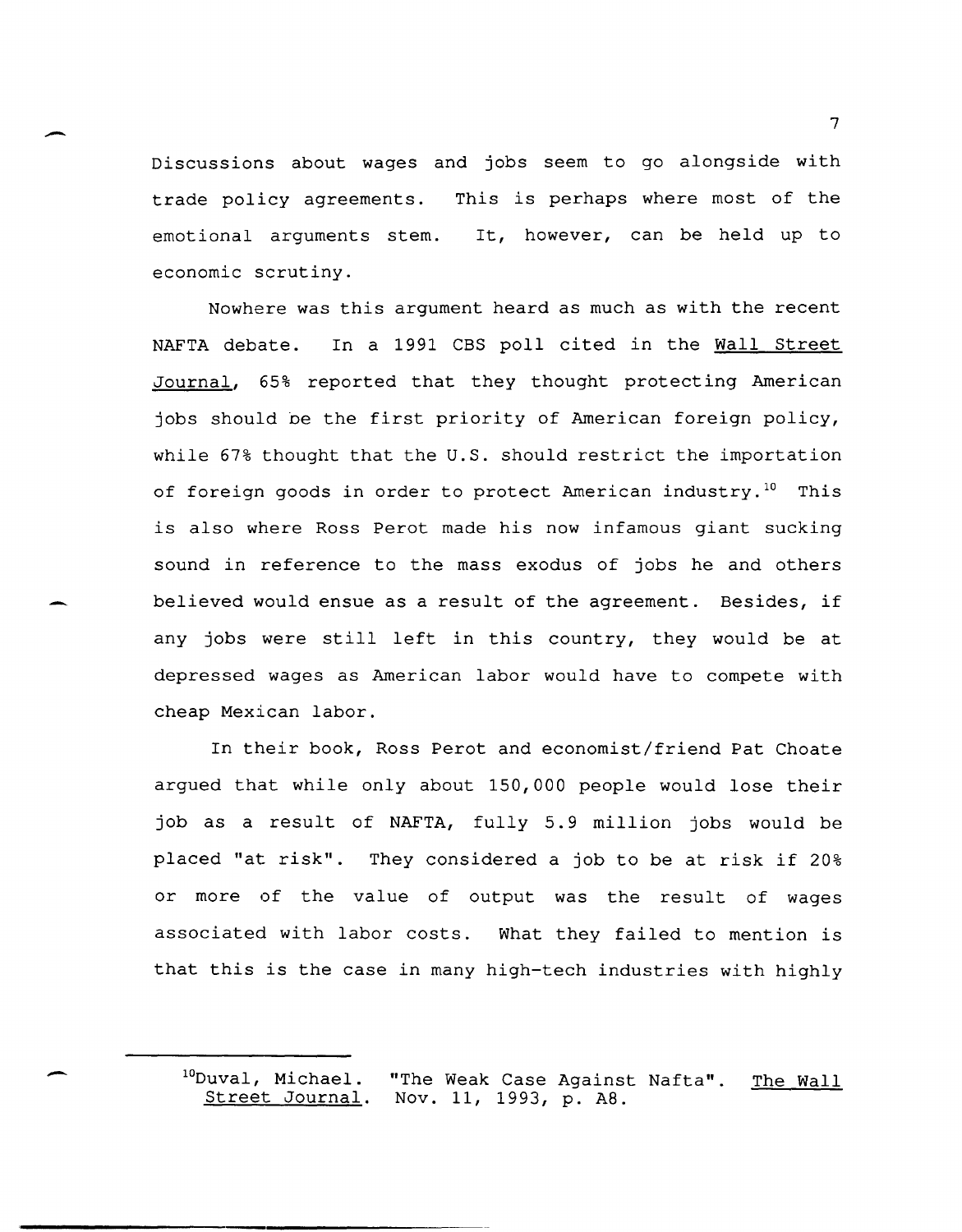educated workers, where Mexican labor can not compete.<sup>11</sup>

-

-

-

However, this whole discussion of jobs and wages is in essence nothing new. In an article written in 1892, the author brings up the notion of depressed wages. While many may be lured to support free trade because of the lower prices that may result, he maintained that the lower prices would be more than offset by a decrease in the wage rate to the point where the real wage would actually be lower after free trade than before .12

D. M. Means employs essentially the same argument about reduced wages, except he advocates the opposite viewpoint. He also brings to the discussion a strong shade of bigotry:

"They (protective tariffs) have injured the workingmen not only by reducing their renumerations, but also by stimulating the importation of the less desirable sort of foreigners..."<sup>13</sup>

This is analogous to today. We have heard about how NAFTA will be a good thing since it will stop the illegal immigration of all those Mexicans into this country. So while the country gets to enjoy the benefits of free trade, it does not have to put up with the immigration of all the Mexicans either. Presumably, their lives will be made better by free trade to the point that they no longer have a desire to immigrate to the

 $12$ Aldrich, N.W. "The McKinley Act and the Cost of Living". Forum. Oct. 1892, vol. 14, pp. 242-254.

<sup>13</sup>Means, D.M. "The Practical Tariff Issue". Nation. Sept, 8, 1892, vol. 55, p. 179.

<sup>&</sup>lt;sup>11</sup>Harbrecht, Douglas. "Is Pat Choate Playing Fast and Loose with NAFTA?". Business Week. Sept. 20, 1993, p. 40.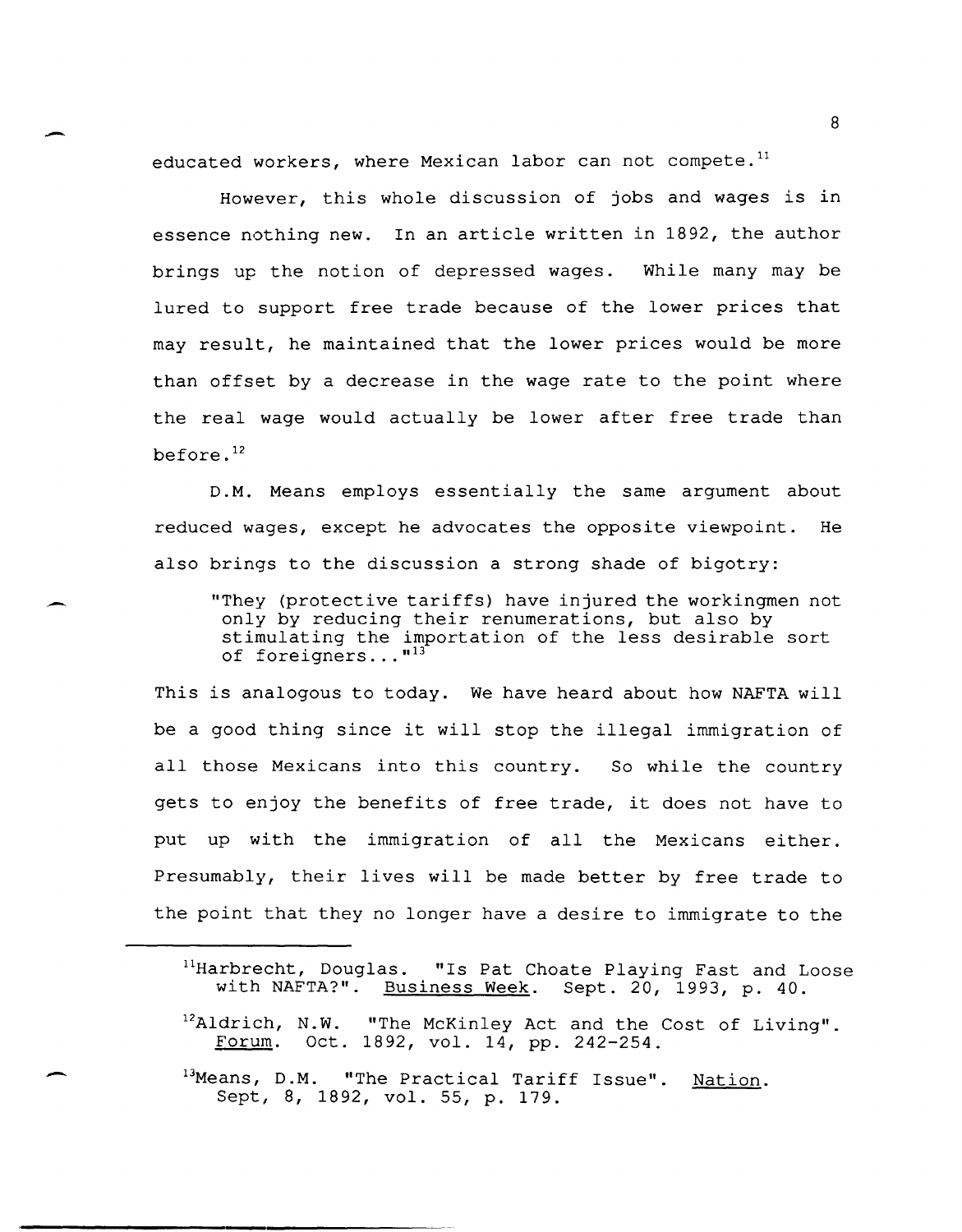U. S. While our forefathers did not call this phenomenon a giant sucking sound, they referred to it no less endearingly as the Pauper-Labor argument. Frank Taussig addresses this issue quite frequently in his books. And he employs essentially the same defenses of free-trade used today when dealing with competition from lower paid foreign labor. The point to be made, in both time periods, follows that not all higher paid workers stand to lose to lower paid labor. For one, the higher paids may be more efficient and productive. Mr. Taussig himself states that

 $\overline{\phantom{a}}$ 

 $\overline{\phantom{0}}$ 

"...the fundamental cause of high wages is large productiveness of labor, and that so long as such productiveness exists a large reward to workmen will follow. n14

Indeed, in the case of the United States and Mexico, this seems to be exactly the case. Cases abound where companies stand to lose by taking advantage of the lower paid labor. Not only do companies run into problems with differing work ethics, but also with language barriers, differing social customs, and a court system that is less than pure in Mexico. What's more, communication and transportation development in Mexico are not on a level with this country. And on and on. There are myriad examples of companies who moved to Mexico to take advantage of low-cost labor only to move back to the United States a short time later, after incurring much expense.

A twist emerges here, though. While persons from both

<sup>&</sup>lt;sup>14</sup>Taussig, Frank. Free Trade, The Tariff, and Reciprocity. The Macmillan Co., New York, 1927, p. 7.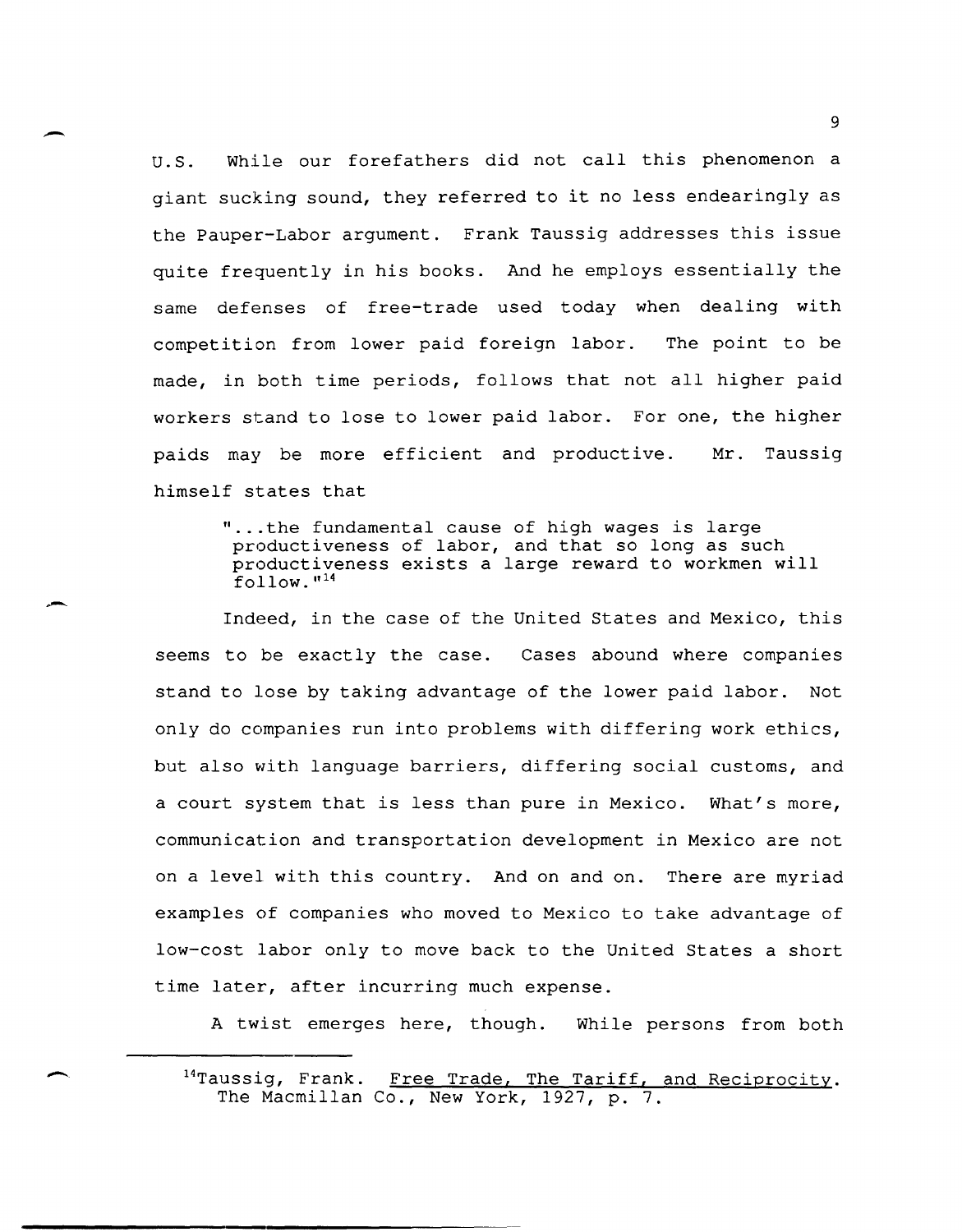time periods screamed of jobs that would be lost, the idea that jobs could be added to an economy is much more prevalent to recent times. While Ross Perot and economist/friend Pat Choate argued the idea that jobs could be added to the U.S. economy in their recent book, most studies supported the indication that NAFTA would add jobs to the U. S. economy. One economist employed by the Federal Reserve cited evidence that NAFTA would create 242,000 jobs for the U.S. while 112,000 would be displaced by NAFTA. This results in a net gain of 130,000 U.S. jobs. 15

-

 $\overline{\phantom{a}}$ 

-

In a recent Fortune magazine interview with Alain Gomez, chairman of the French electronics company Thompson.<sup>16</sup> Gomez states that governments today need to stop "prostrating" themsel ves before the outdated notion of free-trade. The future Mr. Gomez lays out for the reader is ominous.

The scare doesn't stop there, either. Mr. Gomez is joined by others. Not the least of these is James Fallows, editor of Atlantic Monthly magazine. He too cites the growing power of the Japanese in the electronics industry. And he blames freetrade policies for the demise of the American semiconductor/computer chip business.

Mr. Fallows, though, goes one step further. He gets into one of the hottest trade topics of the day. He advocates a

<sup>15</sup>Moreno, Ramon. June 24, 1993, no. 93-24, p. 1. "NAFTA and U.S. Jobs". FRBSF Weekly Letter.

<sup>&</sup>lt;sup>16</sup>"The Case Against Free Trade". Fortune. April 20, 1992, pp. 159-164.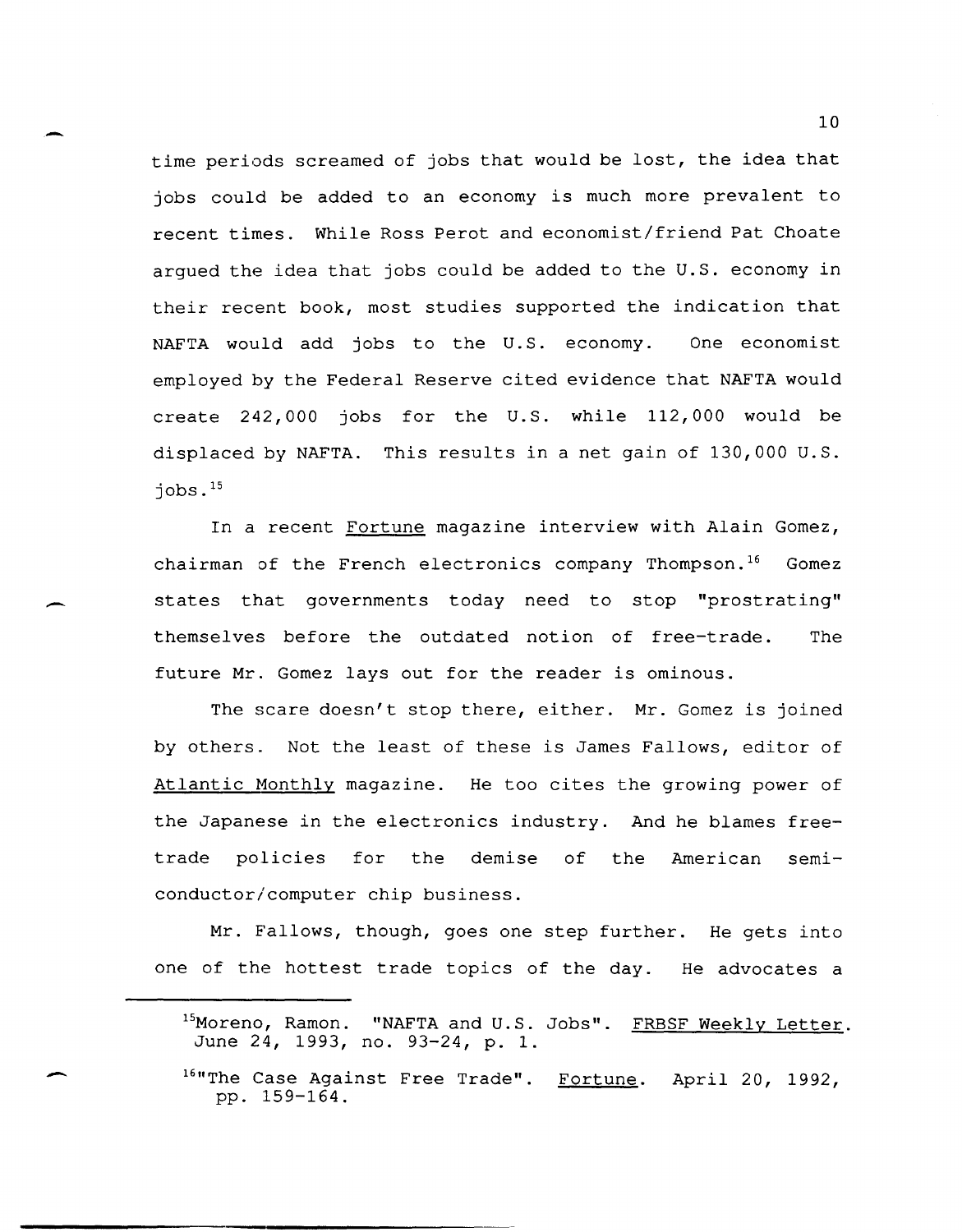managed trade policy for the United States. He is not alone though, as many economists would like to think he is. He is joined by some of the most influential persons in power in this country today. The chairwoman of the Council of Economic Advisors, Laura D'Andrea Tyson, also supports this approach as do the President and Vice-President of the United States.

-

,-

Mr. Fallows argues in a recent series of articles that while the U.S. followed a laissez-faire trade policy, the Japanese aggressively sought to capture the industry--and have met with success. 17 He maintains that the government **can** beat the market, with Japan and the Pacific Rim as a case in point. This is managed trade.

In a separate article, Fallows builds on this, arguing that we as a country should put national economic policy in front of narrow self-interest. $18$  He states:

"If every person put his money where the return was greatest, the money might not automatically go where it might do the nation the most good. For it to do so requires a plan, a push, an exercise of central power."  $19$ 

However, this is in essence, not new. In the Walker article cited earlier, he mentions what he calls the "key industries argument". Walker advocates in 1890:

" ... the domestic production of nearly all articles of prime importance should be so fostered as to render a

<sup>17</sup>Fallows, James. "Looking at the Sun". Atlantic Monthly Nov. 1993, vol. 272, no. 5, pp. 81-96.

 $18$ Fallows, James. "How the World Works." Atlantic Monthly. Dec. 1993, vol. 272, no. 6, pp. 66-87.

<sup>19</sup>Fallows, "How the World Works", p. 66.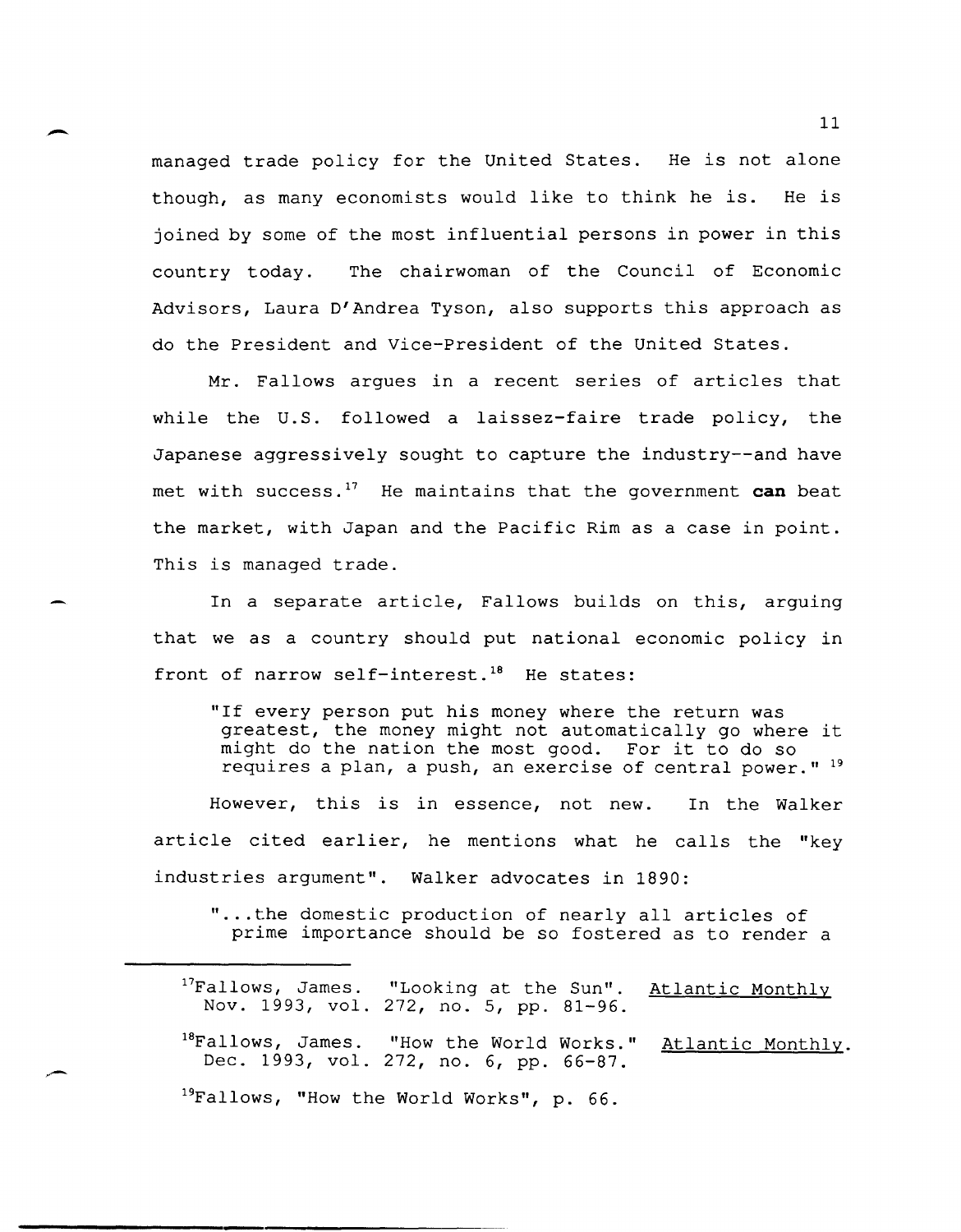nation practically independent of commerce."<sup>20</sup>

But what, one may ask, is the problem? Isn't this good that the U.S. can obtain this technology at low cost from the Japanese? Fallows points to the inherent danger in this mindset. He mentions the defense industry.

For instance, who would service the machines when they go down? This could be a way for the Japanese to gain power over this country. Also, the possibility of Japanese manufacturers incorporating hard to detect viruses on sensitive computer technology during a war could wreak havoc for the U.S. As a result, Fallows goes as far as questioning the relevancy of traditional Western economics and its relevancy today. He feels times have since the classical free trade economists Smith and Ricardo were alive. This sentiment is echoed by Mr. Gomez, of Thompson electronics.

These two reason along the fisherman lines. You know- give a man a fish he eats for a day; teach him to fish, he eats for a lifetime. Consumers may be better off in the short run, but over the long haul, they see trouble.

It is not hard to find high ranking proponents of this either. For some, governmental support is analogous to government's earlier support of canals, waterways, and railroads, and they see no trouble with this. $^{21}$ 

<sup>&</sup>lt;sup>20</sup>Walker, Francis A. "Protection and Protectionists", p.251.

<sup>&</sup>lt;sup>21</sup>Scott, Bruce. "Competitiveness: self-help for a worsening problem". Harvard Business Review. July-Aug. 1989, p. 120.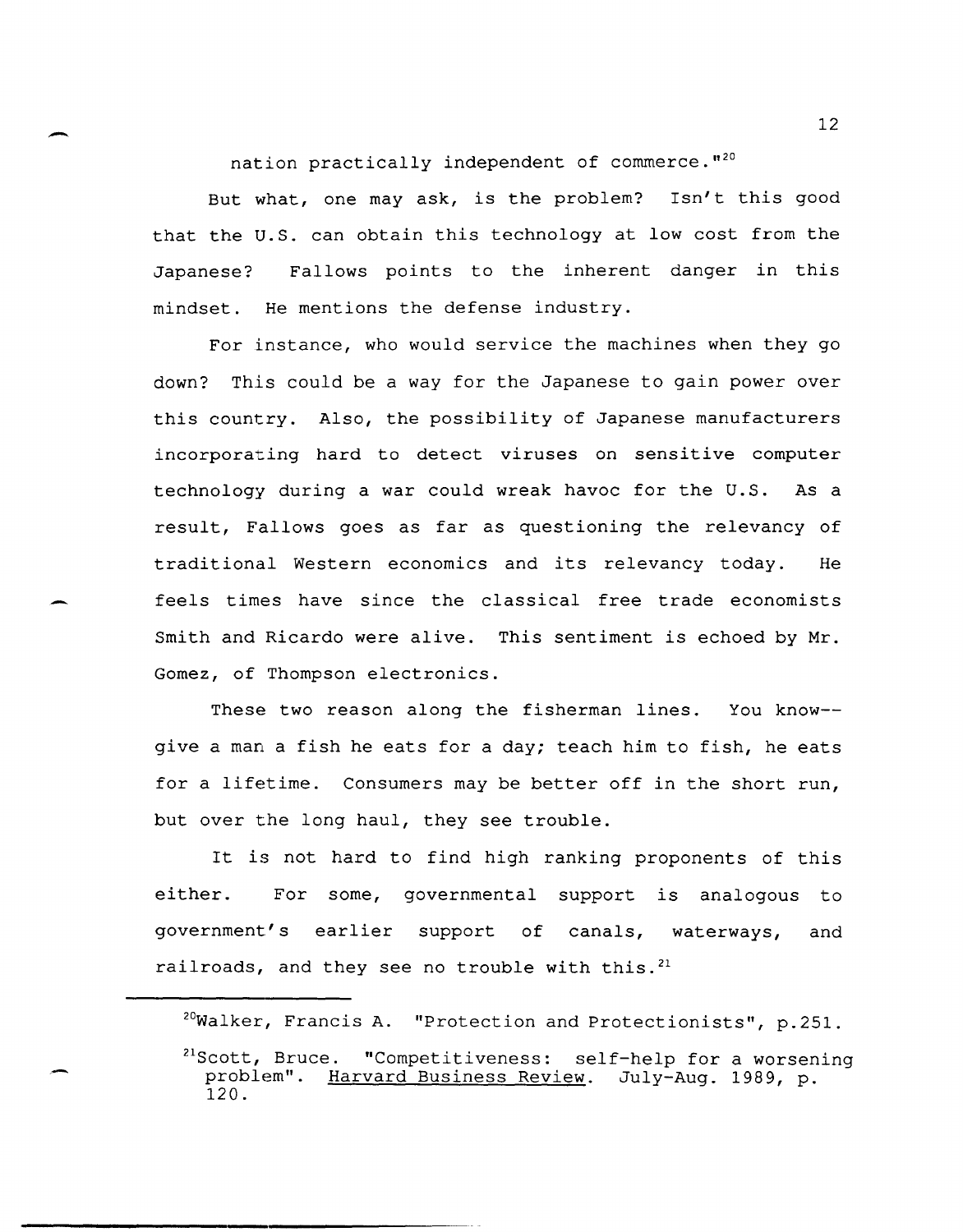- <sup>13</sup> Laura D'Andrea Tyson has been perhaps the most outspoken person for managed trade. She does not believe in "the socalled free market" to the degree that many other economists do.<sup>22</sup> Ms. Tyson scares some economists when she says such things as the fact that:

> "Free trade is not necessarily and automatically the best policy."23

She goes on further to state that:

"The American population is not well served by irrelevant homilies on the merits of free markets and ideological cliches ... "24

Ms. Tyson's ideas are echoed by our Vice-President, Al Gore:

"A better national approach to developing and implementing new technologies, **especially those by which common agreement** are likely to have a tremendous leverage over agreement are likely to have<br>the future..." (bold added)<sup>25</sup>

One has to be leery of the "by common agreement" part of that quote. This is, in fact, one of the more compelling arguments levied against the entire idea of managed trade. How is it that Washington is going to come to any sort of common agreement on something of this magnitude in a better way than the free market could decide? Billions of dollars could be at

 $24$ Tyson, Laura. "An F for Administration ideology". Los Angeles Times. Mar. 4, 1990, p. 02.

 $22G$ oodgame, Dan; quoting Ms. Tyson. "Trading Punches". Time. June 21, 1993, p. 24.

<sup>23</sup>Wartzman, Rick; quoting Ms. Tyson. "Tyson to Bring Non-Traditional Views to Council of Economic Advisers Job". The Wall Street Journal. Dec. 14, 1992, p. A2.

<sup>25</sup>Awanohara, Susumu; quoting Al Gore. "Positive Thinking". Far Eastern Economic Review. Jan. 21, 1993, p. 26.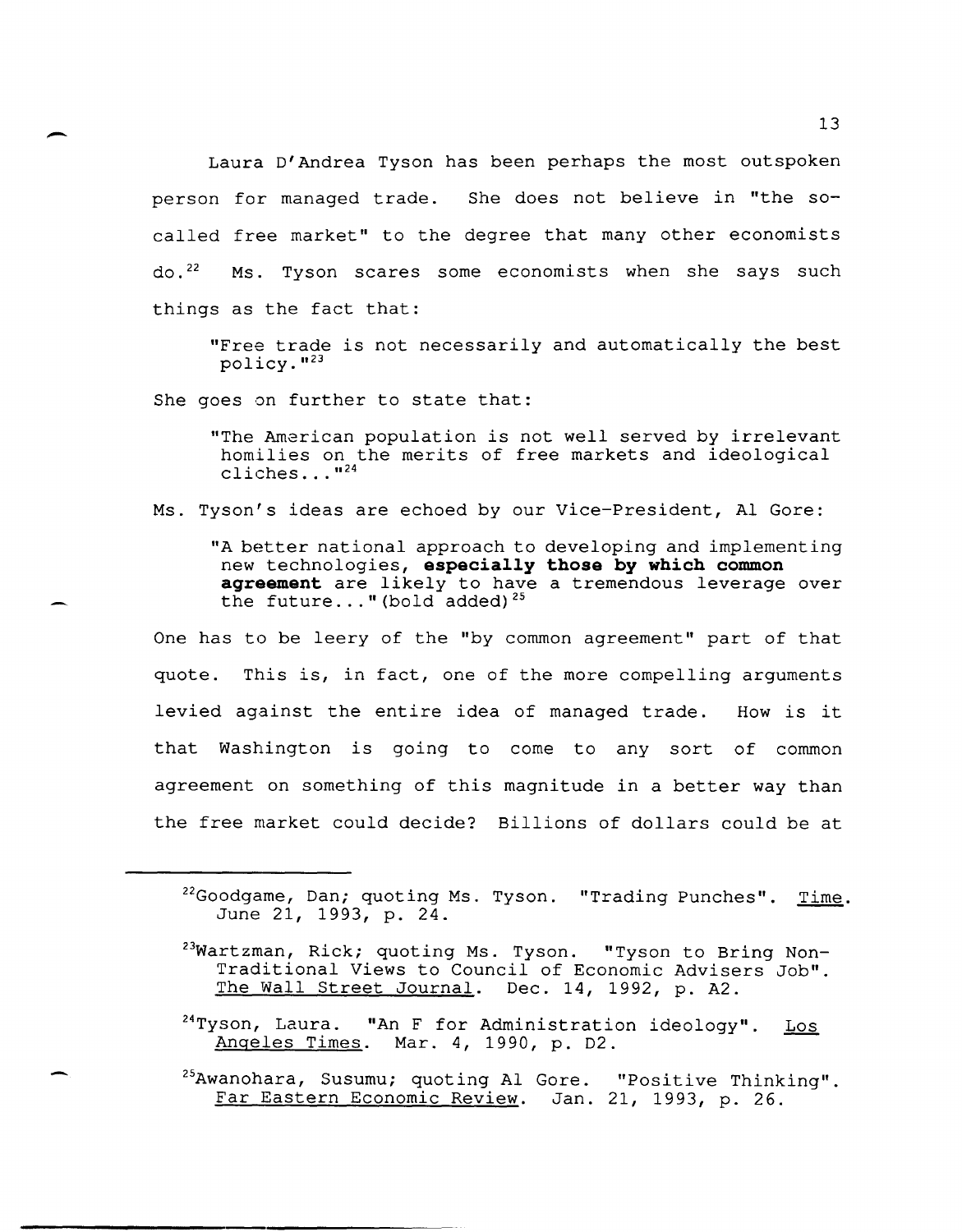stake. Do you suppose there is any chance of manipulation or fraud here? It could be argued that this would inevitably lead to waste and corruption. Another advocate of managed trade thinks he has the answer. He feels the decisions should be made by

**" .** .. those who are best qualified to determine what will shape industrial development."<sup>26</sup>

Again, one could argue that these persons will inevitably choose the industries where their retirement funds lie. Any time the government is going to try to pick "winners" and "losers" in trade policy, there is bound to be problems.

Managed trade is not new, though, either. Back then, it was called the infant industry argument. Infant industry arguments (also known as educating or nurturing protection) are drawn along the lines that a country should encourage and even play an active role to develop those industries it deems most important. In this way, a newly begun industry would be able to establish itself and eventually become a major world player while it would not have been able to do so under a free-trade scenario. The idea is to give the industry a fair start in the race. One noted economist of the day, John Stuart Mill, lent credibility to this notion when he publicly endorsed the idea.

Just as legitimate positions are held against this today, they were then also. How does one know whether or not an industry could ever be profitable in the world marketplace?

-

<sup>&</sup>lt;sup>26</sup>Scott, p. 119.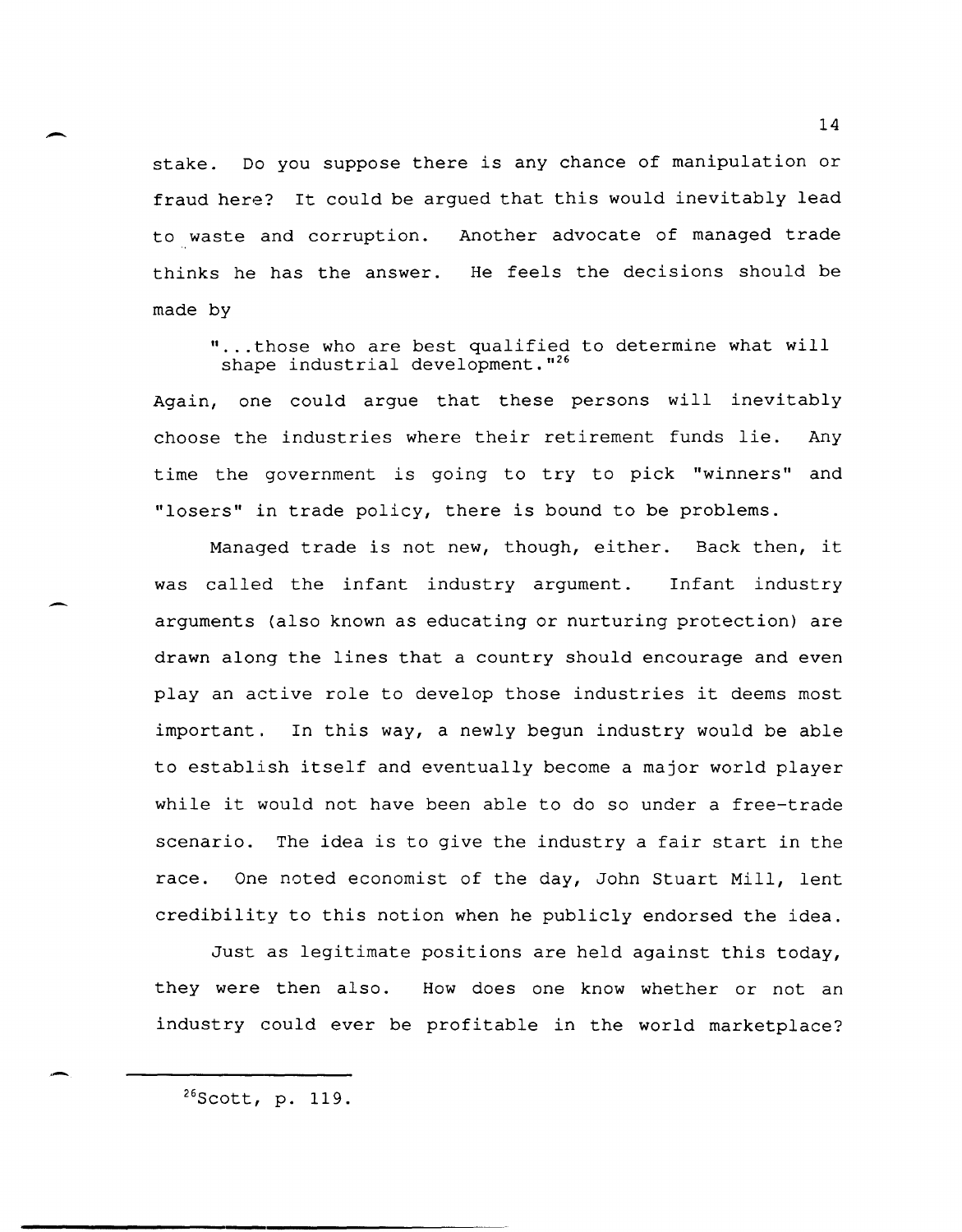While this was meant to be a protectionist stronghold, it could serve to defeat the purpose. Since no one really knows if an industry would at some future date be able to compete efficiently, then pains should be taken to ensure taxpayers of a good deal. It could be ruinous to sink all sorts of capital into an industry which would never be able to compete. No one wanted industry as of 1890,

**" ..** . to fasten themselves in helpless indignancy upon the public body."<sup>27</sup>

Also, how long is too long to allow for protection? Almost all supporters conceded that protection was not a permanent thing for the infant industry. Although he preceded the relevant time period here, Henry Clay once said,

"No one in the commencement of the protective policy ever<br>supposed it was to be perpetual."<sup>28</sup>

While Frank Taussig, the noted expert on American tariff policy, did not entirely dismiss the idea, he wrote as early as 1892 that the conditions for infant industry type protection probably no longer existed. <sup>29</sup>

But again, think of Japan. There is a strong government/business relationship there. We simply cannot compete with that, with the electronics industry cited as support. This would seem to be refuted, though, as one

,-

.-

<sup>&</sup>lt;sup>27</sup>Walker, F.A. "Protection and Protectionists".  $Quarterly$ Journal of Economics. April 1890, p. 256.

 $28$ Walker, p. 251.

<sup>&</sup>lt;sup>29</sup>Taussing, Frank. Tariff History of the United States. G.P. Putnam's Sons, New York, 1892, p. 67.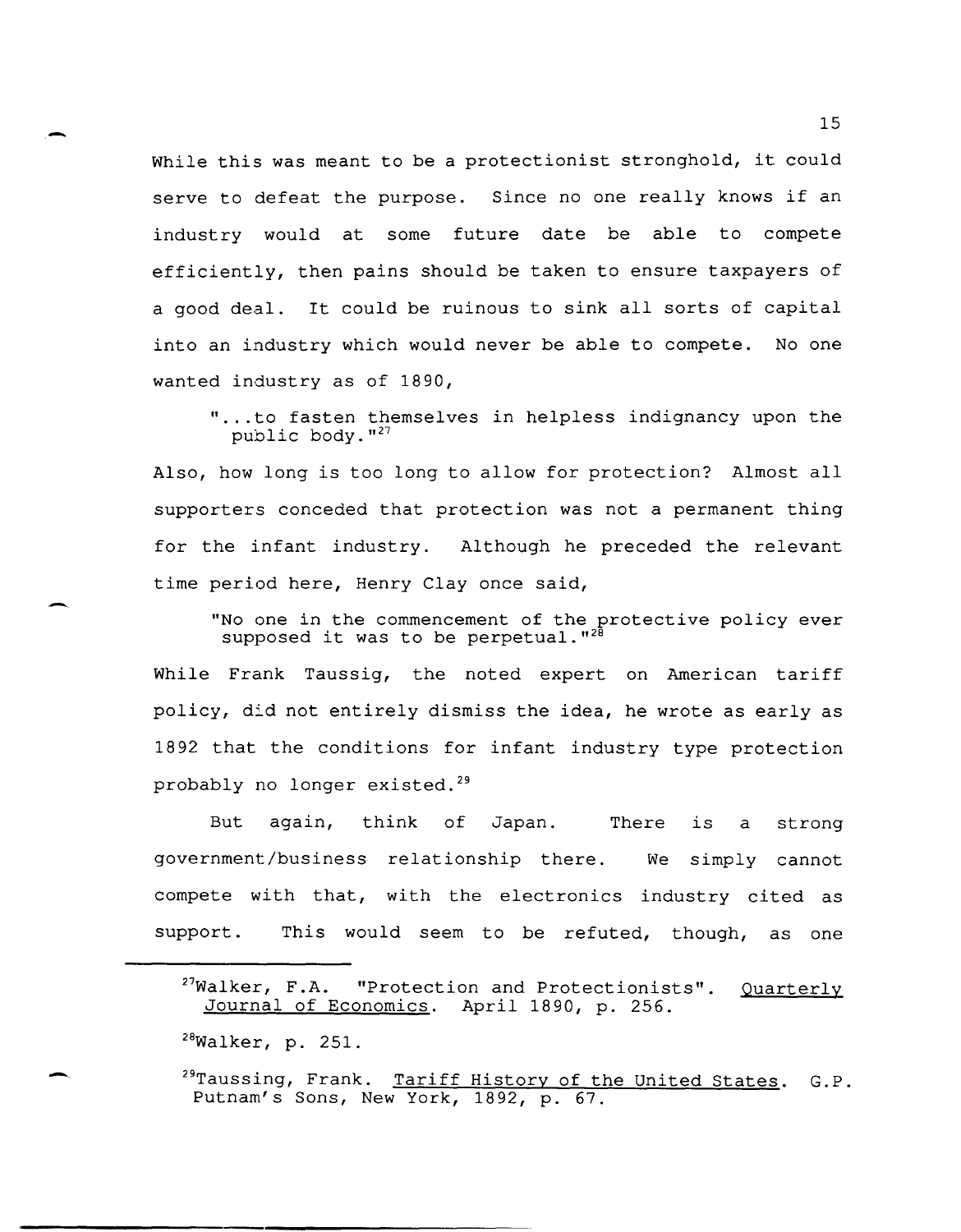economist points out that in his study

**" ..** . some of the most successful American exporting industries ... have been sectors that Japan has targeted most aggressively with trade policies.  $130$ 

He goes on further that

-

-

-

"only a handful of the more than 60 industries targeted by MITI have ever achieved significant international success. More common are Japanese targeting failures."

He also found in his study that targeted U.S. industries did less well at exporting.

Be that as it may, the proponents of today are not buying it. In fact, they have a new sophistication to their arguments not present 100 years or so ago. Almost all advocates of managed trade today rely on the countervailing subsidy to help out neglected U.S. industries. This, too, can become mired in bureaucracy as Bovard also points out well in his book (pp. 169-191) .

There are Constitutional constraints as well to managed trade in this country. Talks about managed trade violate antitrust laws beyond a certain point, and rightly so. What's more, all government meetings must be open to the press and public. It would be hard indeed to establish international trade policy, with huge sums of money in consideration, in this manner.

Nevertheless, the managed trade wheels are spinning. In 1988, a Competitiveness Policy Council was created which acts

 $30$ Dick, Andrew R. "Protectionism: What a Drag". The Wall Street Journal. Apr. 4, 1994, p. A13.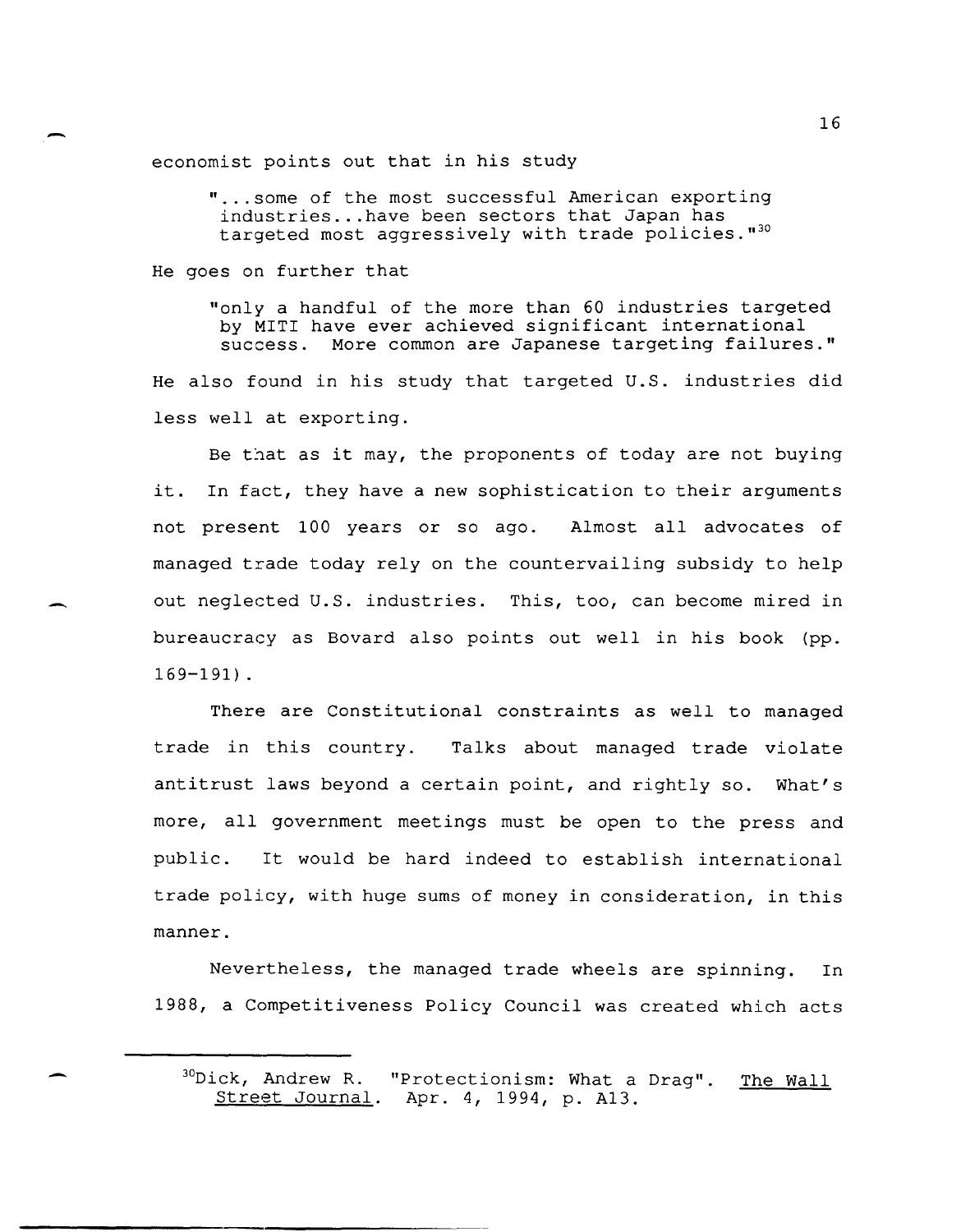in an advisory manner to the president. With this council, the current position of the chair of the Council of Economic Advisors, and a sympathetic executive branch, the managed trade advocates ought to be feeling at least a little good. The degree to which they will be successful in forming public policy remains to be seen.

## **CONCLUSION**

Whatever the future may hold for this country's trade policy, probably only one thing is certain. The arguments used one-hundred years ago, many of which are being echoed today, will be used in the future, with some interesting twists for sure. As an example, consider the following quote written almost exactly one-hundred years ago:

"Inventions and discoveries have changed the organization and direction of industry. The country has advanced from a feeble industrial beginning to a foremost place among a reeble induscrial beginning to a foremost place ame<br>the nations in wealth...yet the same tariff question returns with perennial freshness, marshalled by pretty much the same arguments that held sway in the decisive times.  $"$ <sup>31</sup>

One-hundred years later this quote still holds true, and I suspect it will one-hundred years from now as well, "in the decisive times".

-

--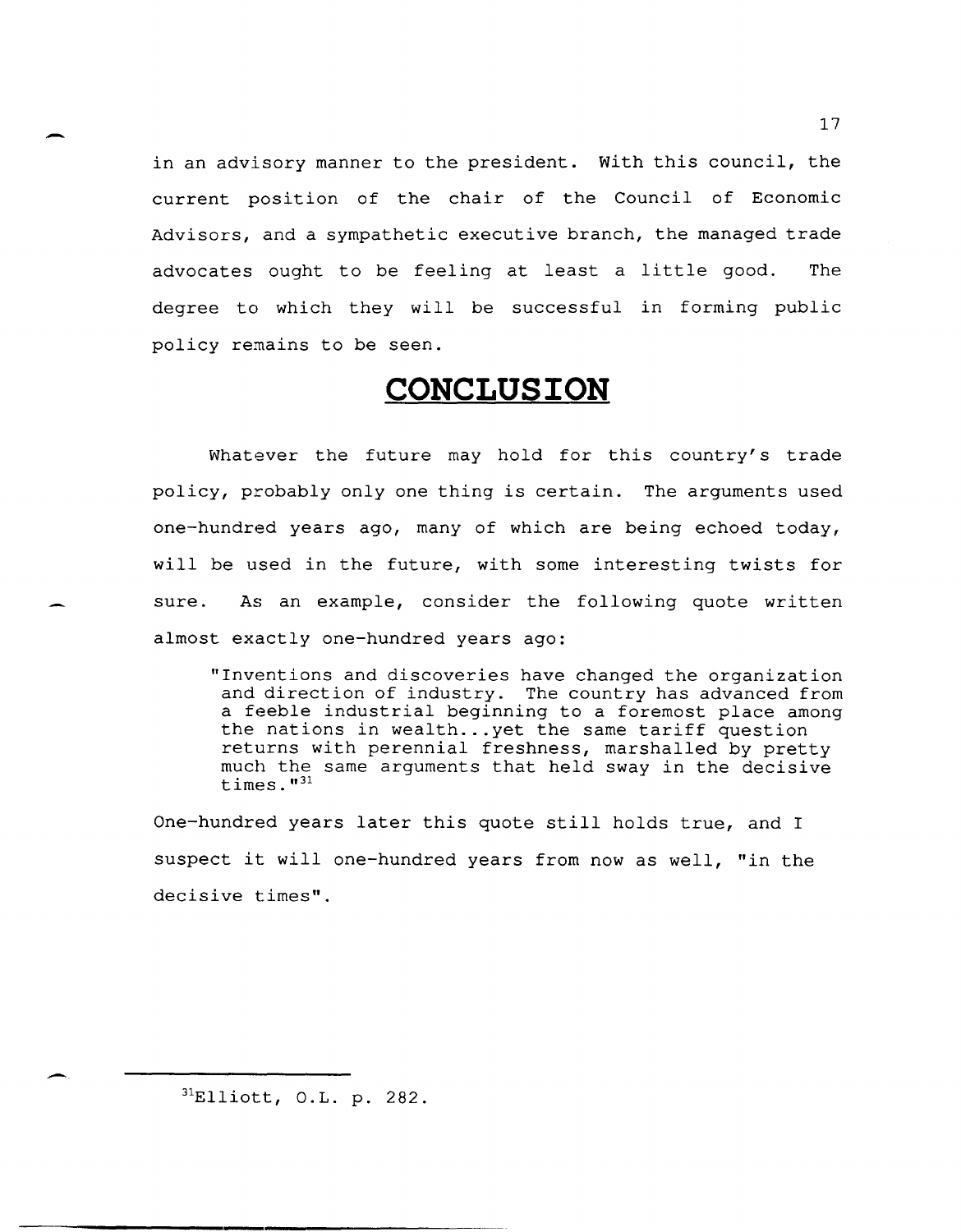18

 $\overline{\phantom{a}}$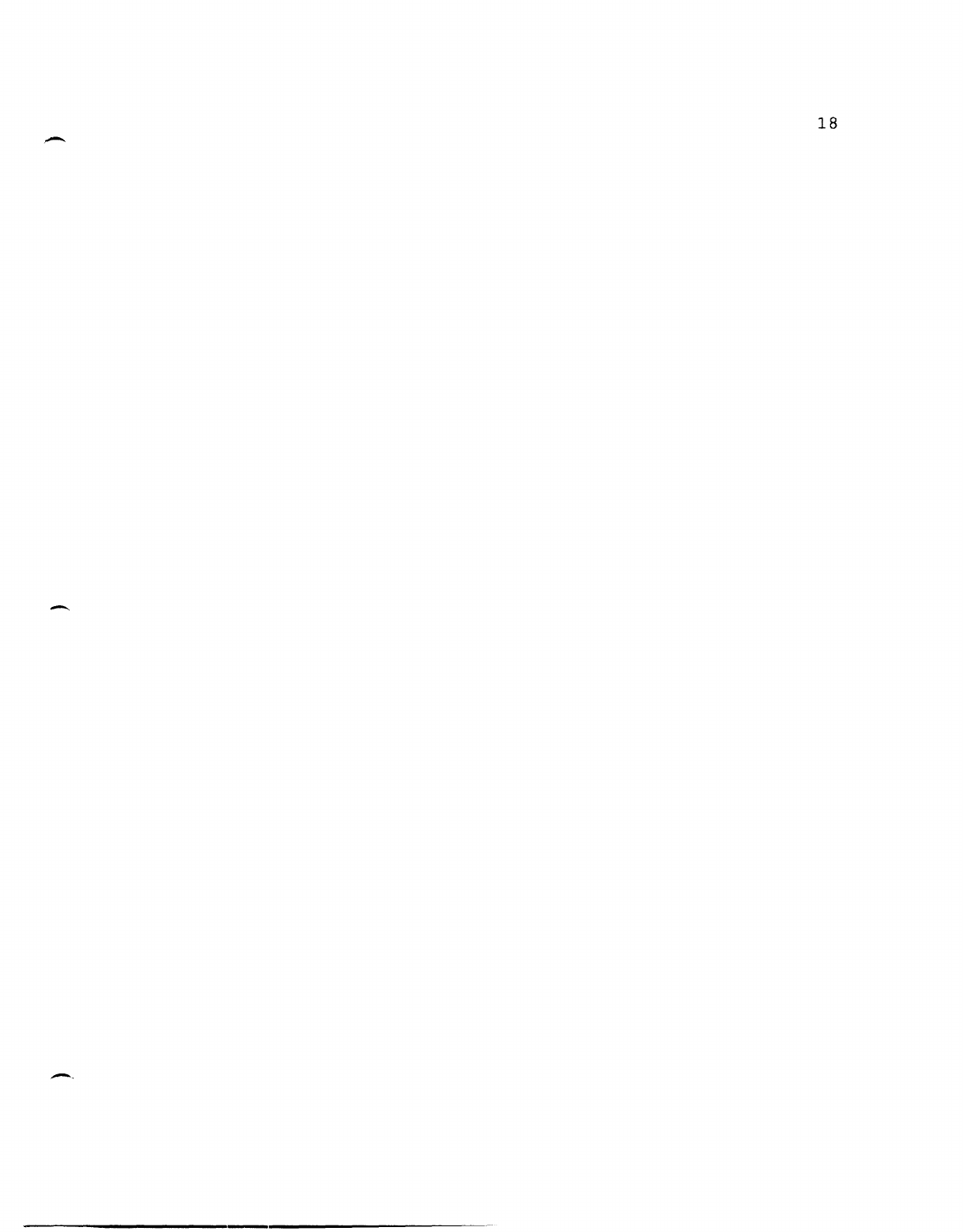# example of the contract of the contract of the contract of the contract of the contract of the contract of the contract of the contract of the contract of the contract of the contract of the contract of the contract of the **Works Cited**

- 1. Aldrich, N.W. "The McKinley Act and the Cost of Living". Forum. Oct. 1892, vol. 14, pp. 242-254.
- 2. Atkinson, E. "Common Sense Applied to the Tariff Question". Popular Science. Aug.-Sept. 1890, vol. 37, pp.  $433 - 458, 591 - 607$ .
- 3. Awanohara, Susumu; quoting Al Gore. "Positive Thinking". Far Eastern Economic Review. Jan. 21, 1993, p. 26.
- 4. Bhagwati, Jagdish. Edited by David R. Henderson. "Protection". The Fortune Encyclopedia of Economics. Warner Books, Inc., 1993, New York, New York, 1993, pp. 539-541.
- 5. Bishop, J.B. "Republican Explanations". Nation. Nov. 13, 1890, vol. 51, p. 374.
- 6. Bovard, James. The Fair Trade Fraud. St. Martin's Press, New York, New York, 1991.
- 7. Davis, Bob. "The New Demon". The Wall Street Journal. Oct. 20, 1993, p. A5.
- 8. Dick, Andrew R. "Protectionism: What a Drag". The Wall Street Journal. Apr. 4, 1994, p. A13.
- 9. Duval, Michael. "The Weak Case Against NAFTA". The Wall Street Journal. Nov. 11, 1993, p. A8.
- 10. Elliott, E.L. "Ethics of the Tariff Controversy". Overland Monthly. March 1894, vol. 38, pp. 281-294.
- 11 Fallows, James. "How the World Works". Atlantic Monthly. Dec. 1993, vol. 272, no. 6, pp. 66-87.
- 12. Fallows, James. "Looking at the Sun. " Atlantic Monthly. Nov. 1993, vol. 272, no. 5, pp. 81-96.
- 13. Goodgame, Dan; quoting Ms. Tyson. "Trading Punches". Time. June 21, 1993, p. 24.
- 14. Harbrecht, Douglas. "NAFTA". Business Week. Sept. 13, 1993, p. 26.
- 15. Harbrecht, Douglas. "Is Pat Choate Playing Fast and Loose With NAFTA?". Business Week. Sept. 20, 1993, p. 40.
- 16. Means, D.M. "The Practical Tariff Issue". Nation. Sept. 8, 1892, vol. 55, p. 179.